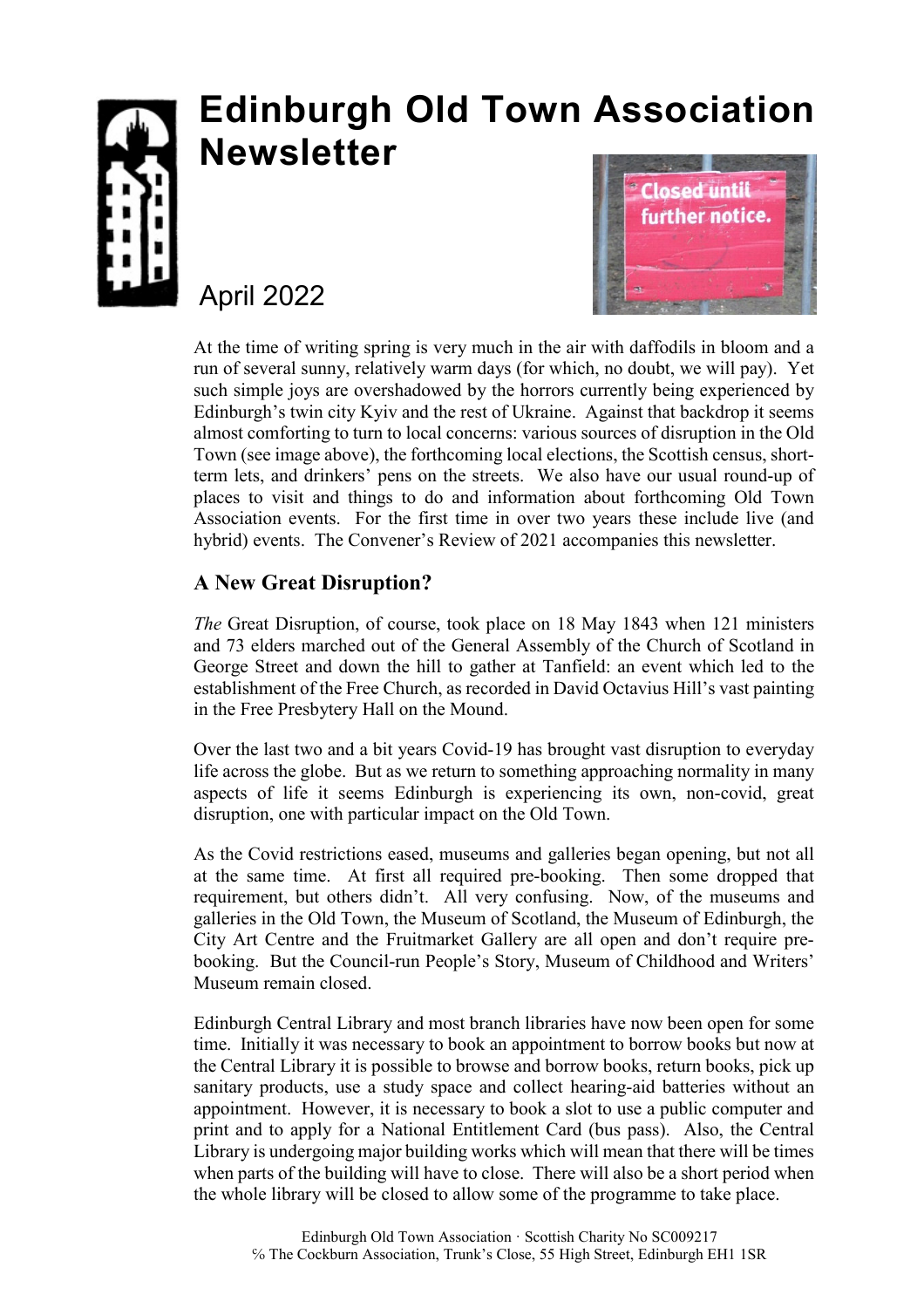

The impact of uncertainties about library, museum and gallery openings are perhaps no more than a minor irritation.

Rather more central to everyday life are the disruptions caused by roadworks both in the Old Town and elsewhere in the city. The very necessary upgrading work on North Bridge (unavoidably delayed by the pandemic) currently means that it is only open to southbound traffic. That situation is likely to continue well into the summer.



Meanwhile, at the bottom of the High Street, work is progressing slowly on a major relaying of the setts.



The work completed so far looks very impressive. Some people have expressed concern that the brass markers showing the outline of the Netherbow Port have disappeared from the roadway. A Council spokesperson has given assurances that they will be replaced. In fact work on that section of the road has been completed but it is not yet open to traffic, which would seem to be an ideal time to reinstate the markers. At the time of writing it hasn't happened. Watch this space…

The Bridges and High Street roadworks have led to major disruption of buses in the Old Town. The Lothian 35 has been routed away from the Canongate along Holyrood Road and then looping around the Pleasance and West Richmond Street before getting back to its normal route on Chambers Street. Buses which would normally run northwards along the Bridges are now re-routed along Chambers Street and George IV Bridge.



To add to the confusion tram work around York Place means some southbound buses have been rerouted away from the Bridges. And the trams themselves stop at the West End, leaving a walk to get into the Old and New Towns. So public transport is currently a bit of a magical mystery tour.

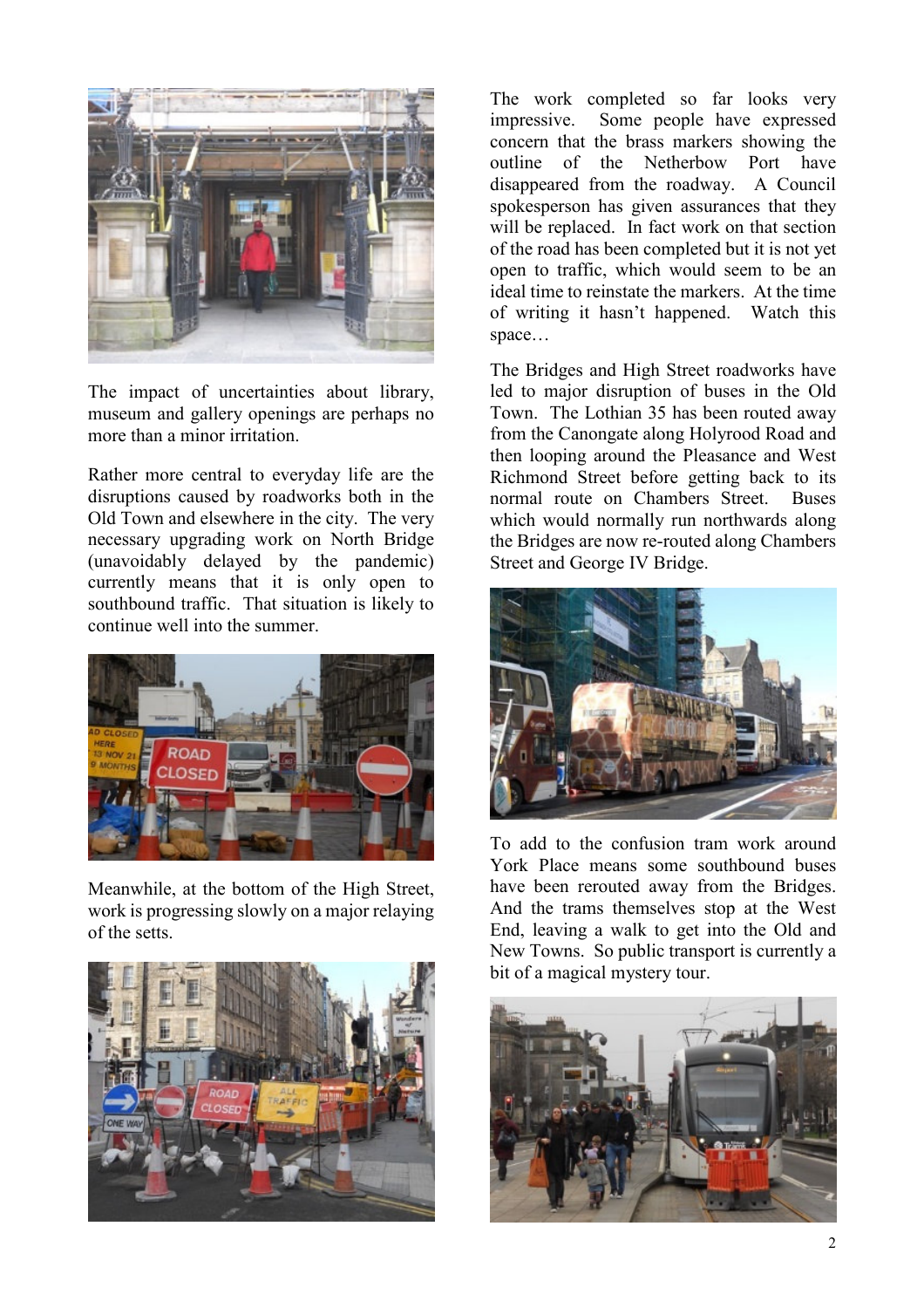The fit and mobile among us can grin and bear it (though it becomes less funny when there is wind and rain to contend with). For those with limited mobility the loss of all the northbound bus stops on the Bridges is a real issue.

Even those used to walking have to make diversions: the high path through East Princes Street Gardens, a favourite route which brings respite from hard surfaces and traffic, has been closed for years while the National Gallery gets an underground extension, work that has also led to the closure of Playfair Steps.



Meanwhile West Princes Street Gardens south of the railway is closed long-term due to the risk of falling rocks; the daffodils will have to be admired from a distance.



Another view admired from a distance is of the Old Town skyline from Princes Street. This is now obstructed by the top-hamper on Princes Mall.



Things are no easier for car drivers. Savvy locals might think they can use Calton Road to avoid the Bridges and High Street blockages. But work on the rail bridge at the foot of New Street means traffic there is controlled by lights with the inevitable hold-ups.



And, as if to keep everyone on their toes, other road works appear and disappear with baffling rapidity. For example, there were briefly roadworks at the west end of Holyrood Road and shortly after they were completed another set popped up just to the west in the Cowgate.

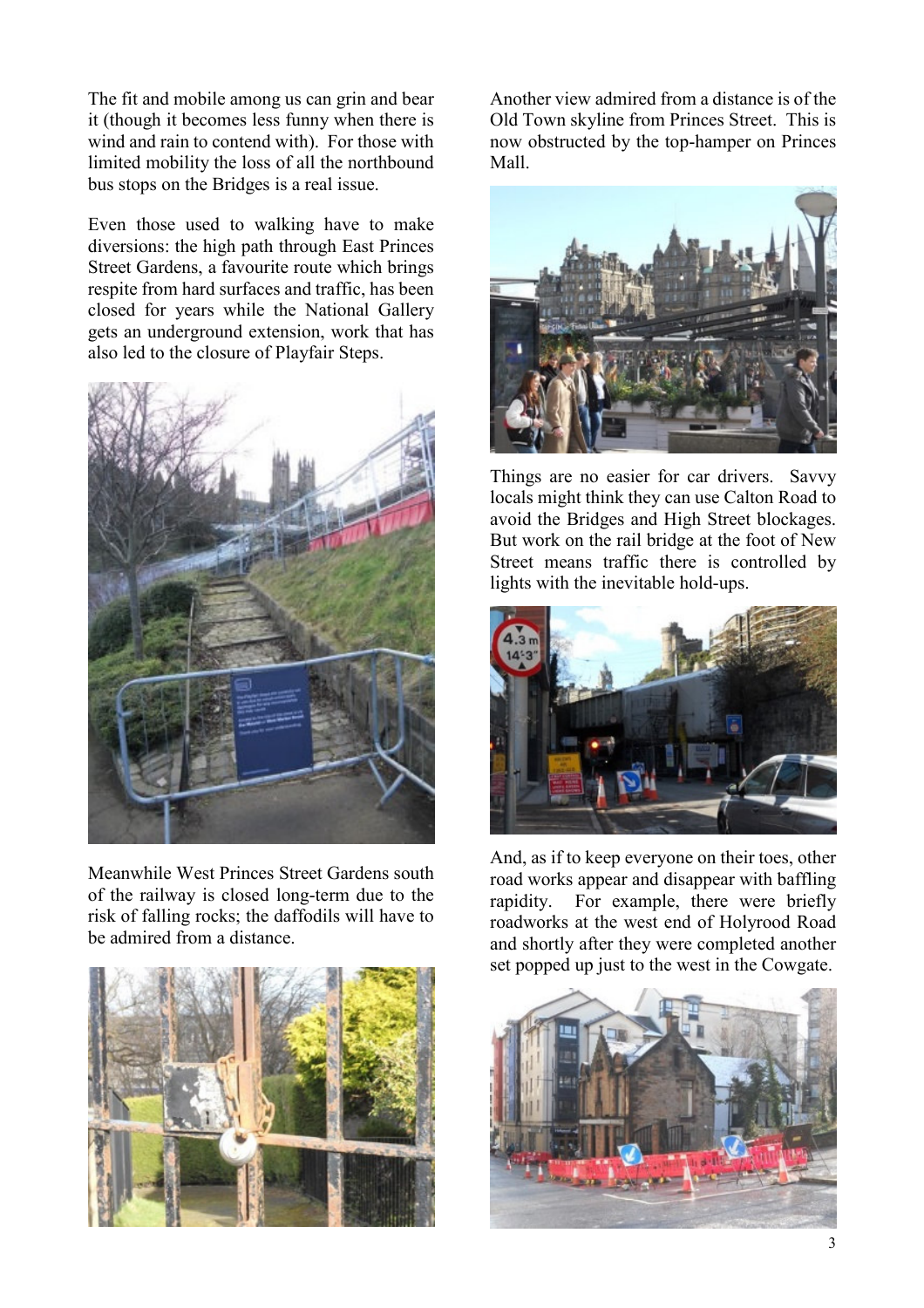

And a new challenge for motorists is looming: the City Council's plan to introduce, by 31 May 2022, a Low Emission Zone including the Old Town. The background to the plan is the indisputable fact that air pollution is harmful to health, especially for children, older people and people with existing heart and lung conditions including asthma. The Council says that Edinburgh has made good progress in reducing levels of air pollution but that there are still areas where certain pollutants, including nitrogen dioxide  $(NO<sub>2</sub>)$ , are higher than the legal standard. The Council maintains that as road traffic is the main source of pollution, they need to take action, hence the plan for a low emission zone.

The aim is to discourage drivers with the worst polluting vehicles from entering the zone. The zone will operate continuously, 24 hours a day, seven days a week, all year round. Automatic Number Plate Recognition in the zone will detect vehicles which do not comply with the minimum emission standards. If a driver with a vehicle that does not meet set standards for exhaust emissions drives into the zone area, they will receive a fine (penalty charge). Broadly speaking, most petrol cars and vans registered since 2006 and diesel cars and vans registered since September 2015 should meet the emission standards. More information about the scheme can be found at Low Emission Zone – The City of Edinburgh Council.

#### **More Disruptions**

Most of our photo-essay on disruptions is incorporated into the article above, but we are not short of examples, so here are a few more:



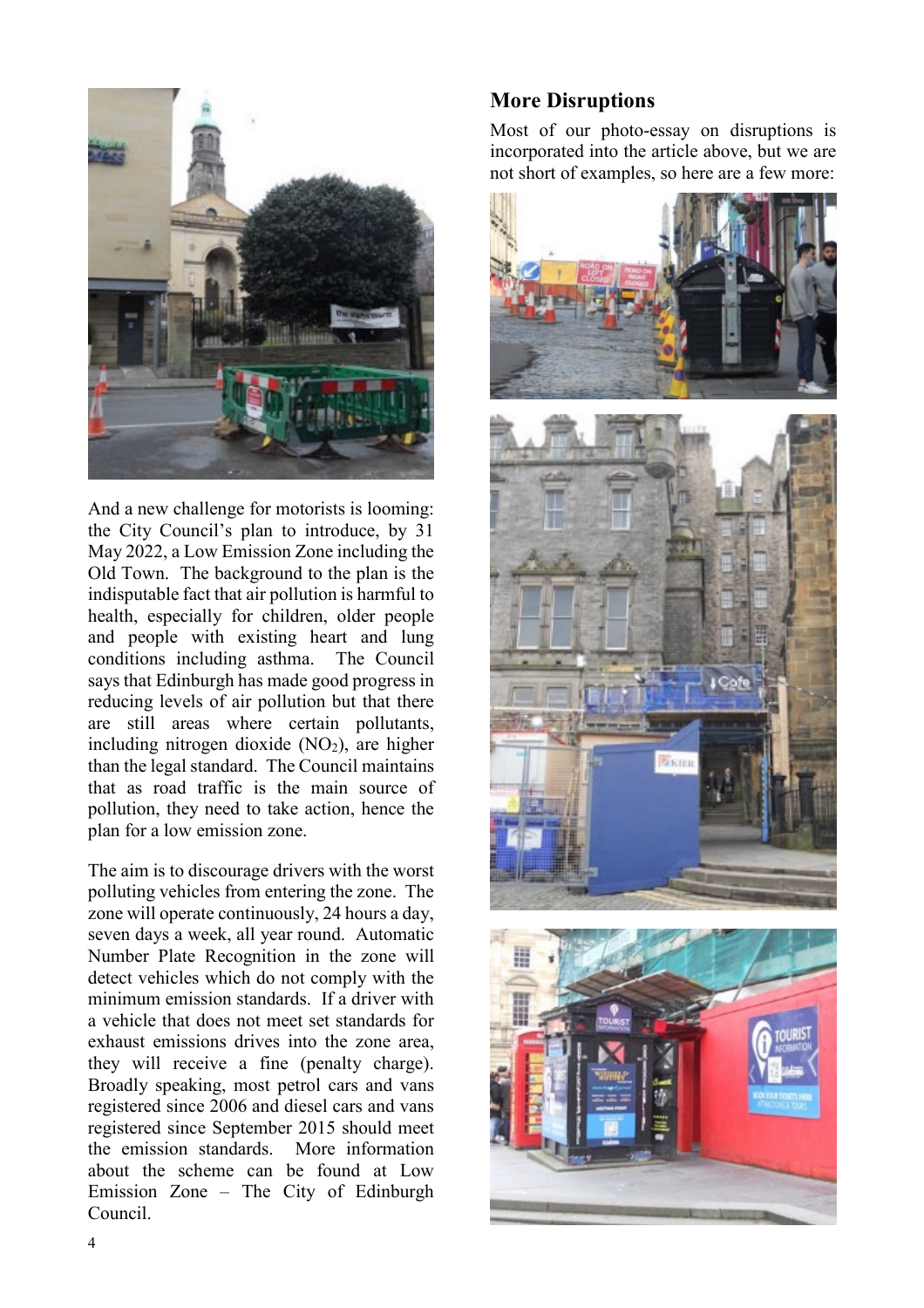



In the first image of the works at the Netherbow junction, the signs read: "road on left closed" and "road on right closed"; pedestrians can get through, but note the rubbish bin obstructing the pavement. Other images are of a works compound outside New College affecting the route into Milne's Court; scaffolding for replacing the cladding on the Radisson Collection blocking the pavement on the Lawnmarket; the pillar box on the Lawnmarket surrounded by scaffolding; the one-way system for building the hotel behind the Central Library; temporary lights for building work in Calton Road; South Gray's Close blocked off for building work on the Tannery Site; and long-term closure of the steps at High School Yards.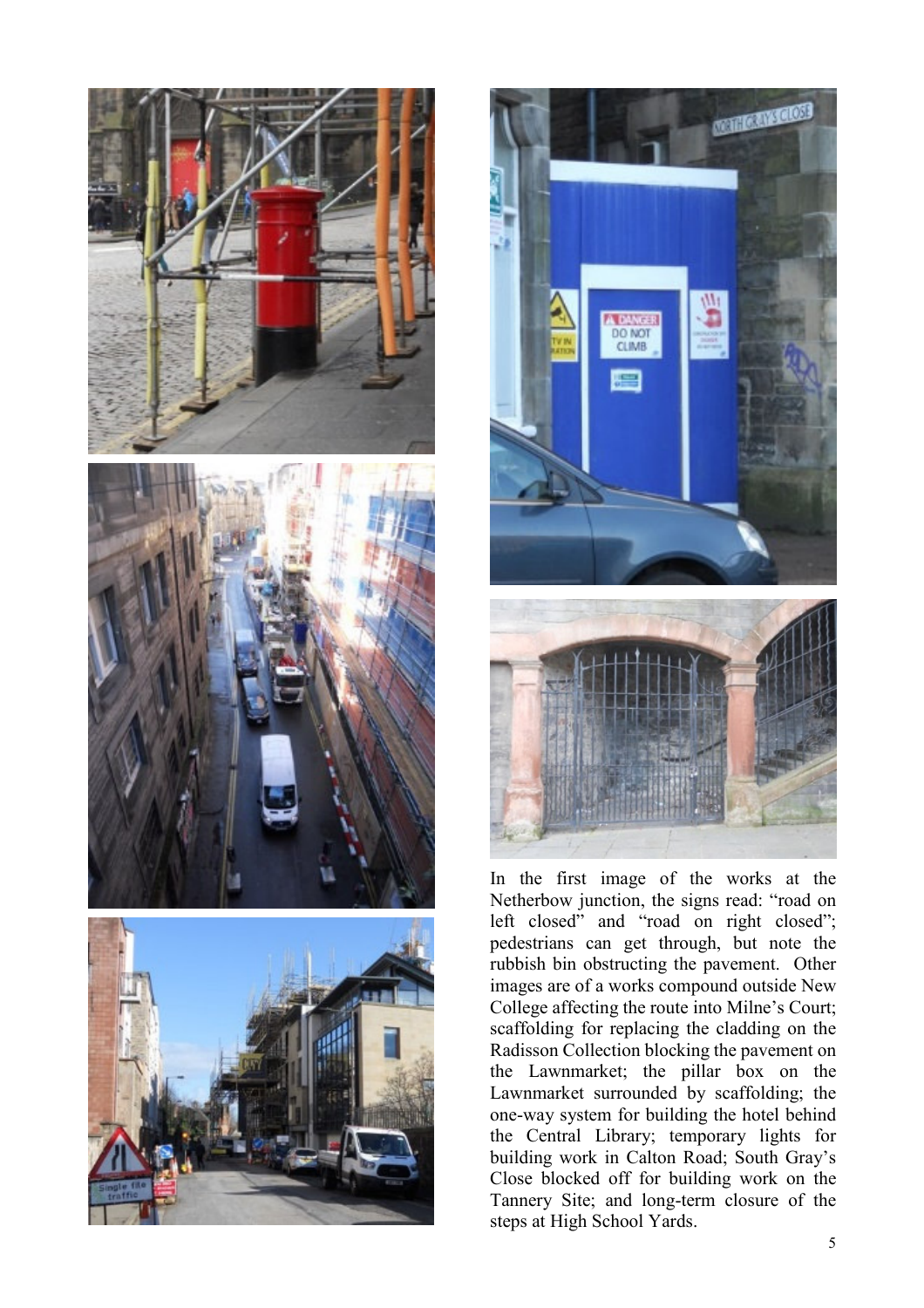## **Meanwhile in Kyiv…**

While we may grumble at current and<br>prospective disruption, what we are prospective disruption, what we are experiencing pales into utter insignificance when set against the sufferings of the people of Kyiv and the rest of Ukraine in the face of Russia's invasion. The Ukrainian capital and Edinburgh have been twinned since 1989. That was the year the Berlin Wall fell, followed two years later by the collapse of the Soviet Union and, in December 1991, Ukrainian independence.

The twinning of Kyiv and Edinburgh makes sense. Both are ancient, historically important cities (Kyiv somewhat older than Edinburgh). And it could be said that Kyiv and Edinburgh are alike in being the capitals of nations with shared borders with a larger neighbour with which there are close cultural and personal links but also historical tensions. Both Kyiv and Edinburgh contain UNESCO World Heritage Sites. In the case of Kyiv these are the St Sophia Cathedral and the Monastery of the Caves, both founded in the  $11<sup>th</sup>$  century, a little before David I began his great campaign of church building in Scotland. At the time of writing these two monuments in Kyiv are unharmed. But if the Russian attacks continue …?



*St Sophia's Cathedral, Kyiv (photo Wikipedia)* 

6 Edinburgh Lord Provost Councillor Frank Ross has written to the Mayor of Kyiv saying "During the pandemic our cities have supported each other, and rest assured that as a city, I want to offer Edinburgh's future unqualified support for Ukrainian independence, sovereign integrity, and to

reassure you that we stand in solidarity with you and your people. This is a difficult and deeply troubling time for Kyiv, your city, Edinburgh's cherished twin city and the capital of the democratic independent country of Ukraine. Again, I want to assure you that we stand ready to provide whatever support we can, as we have since our twinning in 1989."

At the time of writing there are Ukrainian flags flying all around Edinburgh including on the City Chambers and, as shown in this picture, the Tattoo offices at the foot of Cockburn Street.



Those offices have also posted a notice which explains how Ukrainian churches and community organisations in Edinburgh have united to work with accredited charities to provide medicines, food and critical services to those most in need in Ukraine, and goes on to set out how to support those efforts. The response to such appeals has been heartwarmingly generous.

#### **And did you know …**

… Kyiv is one of ten cities which are officially designated twin or partner cities of Edinburgh? The full list (in the order in which the twinnings took place) is Munich, Germany; Nice, France; Florence. Italy; Dunedin, New Zealand; Vancouver, Canada; San Diego, USA; Xi'an, China; Kyiv, Ukraine; Aalborg, Denmark; and Krakow, Poland.

In some cases, as with Kyiv, the connection is fairly obvious: Vancouver and Dunedin have strong Scottish roots (Dunedin being originally settled from Edinburgh and named after it).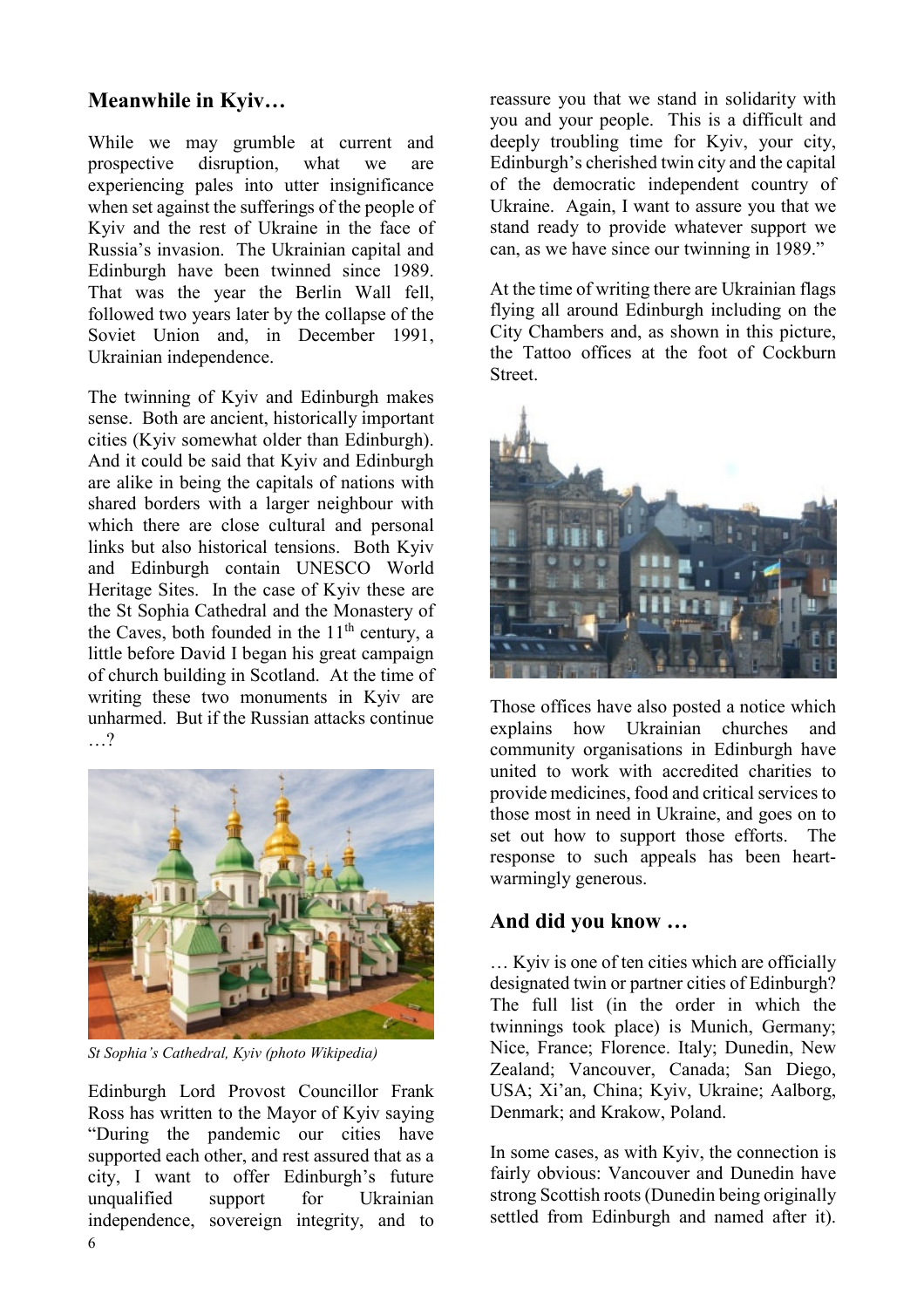Three of the ten, like Edinburgh, include UNESCO World Heritage Sites (Florence, Kyiv, and Krakow). Two, like Edinburgh, are UNESCO Cities of Culture (Dunedin and Krakow). In other cases the only apparent similarity is that they are popular tourist destinations, or educational centres or have notable festivals.

#### **Council elections**

Elections for the City of Edinburgh Council (and other Scottish Councils) take place on Thursday 5 May. The deadline for registering to vote is 17 April. For those who do not wish, or are unable to vote in person the deadlines for applying to vote by post or by proxy are 19 April and 26 April respectively. If, after the latter date, something happens which prevents you voting in person (for example, having to self-isolate with Covid) it is possible to apply for a proxy vote up until 5pm on the day of the election.



*Election information posted under North Bridge.* 

Events in Eastern Europe should make us all aware of the importance of democracy. It is to be hoped that the 5 May elections will see a better turnout that in recent local elections. At the last council elections in 2017 turnout in the City Centre Ward, which includes the Old Town, was 43.7% while across the City as a whole it was 50.5%.

# **The Scottish Census**

The census has taken place in Scotland once a decade since 1801. The 1941 census was cancelled because of World War Two and Covid-related disruption in 2021 led to the census due to be taken on 21 March that year being deferred. The new Scottish census date was Sunday 20 March 2022. Returns can be made up to 1 May although households which have not submitted returns by the end of March are likely to get reminder letters from the census team. The census form this time contained a number of new questions. Anecdotally, it seems that the one over which many people have agonised is "can you understand Scots?".

Individual census returns remain closed for 100 years. The 1921 census returns for England and Wales have now been released (via a subscription genealogical website). The National Records of Scotland plan to release indexed images of the 1921 Scottish Census "in the second half of 2022".

Statistical information derived from the census is released much more quickly. The City of Edinburgh Council published statistics derived from the 2011 census in January 2014. These included breakdowns by Community Council area. For the Old Town and Abbeyhill Community Council area the total population was 7,785 with a much higher percentage in single person households than across the city as a whole. 68.2% of households in this area were without cars as against 39.9% across the city. 2.2% of dwellings were vacant (the same as across the city) and 4.4% were second residences (0.9% across the city). In this area full-time students made up 12.2% of the economically active population (5.5% across the city) and 30% of the economically inactive population (10.3% across the city).

It will be interesting to see how statistics from the 2022 census compare with those from 2011. It seems a pretty safe bet that the total population of the Old Town will have gone down and that the proportion of students and vacant/second homes will have gone up.

## **Short-term lets**

For many years we have been concerned by the growing number of residential properties in the Old Town being turned into short-term holiday lets. Two recent events give some grounds for hoping that this trend may be halted.

The first is a decision in February by a Reporter of the Scottish Government's Planning and Environmental Appeals Division rejecting an appeal against the refusal of